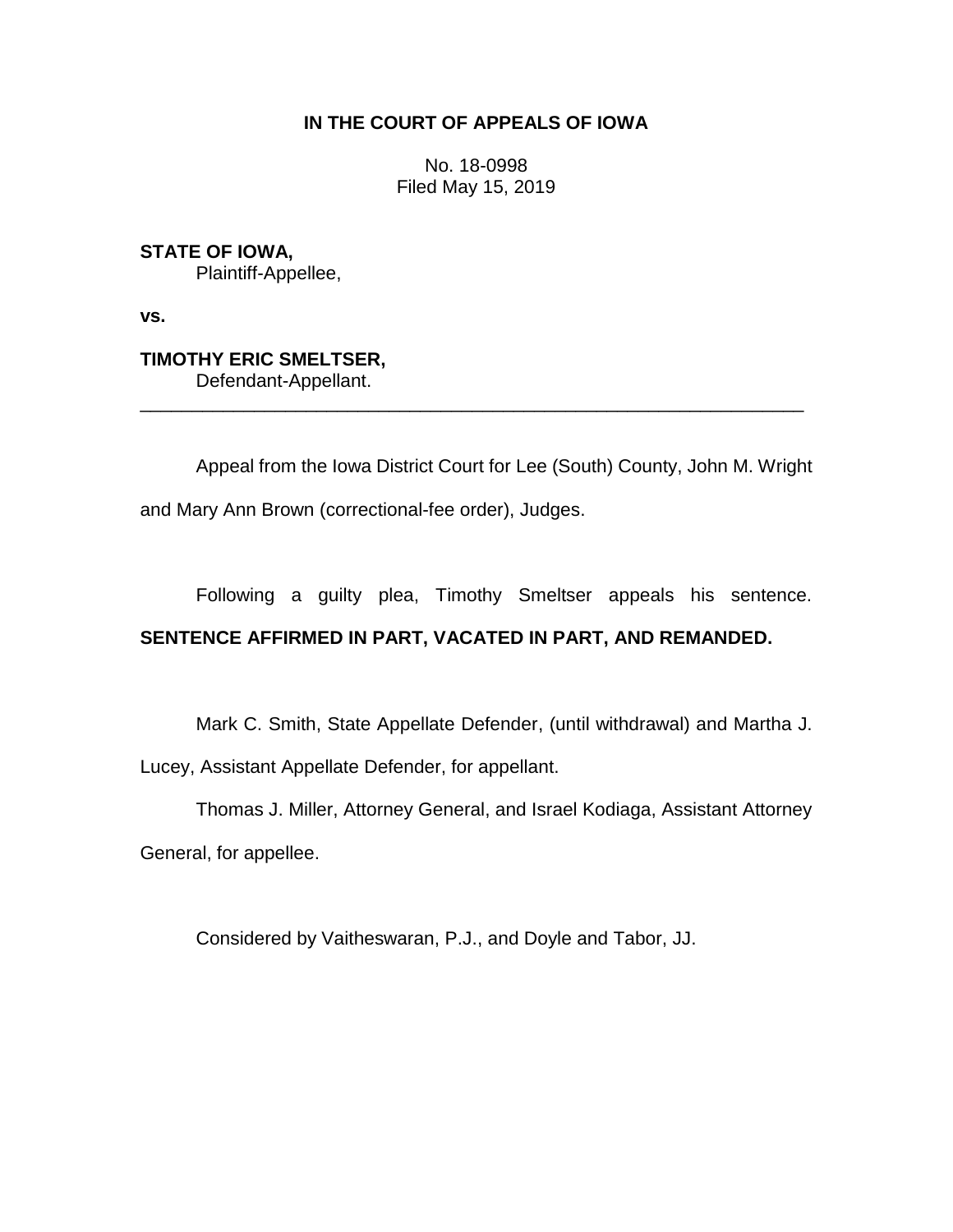### **VAITHESWARAN, Presiding Judge.**

Timothy Smeltser pled guilty to aiding and abetting second-degree burglary, in violation of Iowa Code sections 713.1, 713.5(1)(b), and 703.1 (2017). The district court sentenced Smeltser to a prison term not exceeding ten years and ordered him to pay victim restitution, a law-enforcement surcharge, and a fine, which was suspended. The court waived reimbursement for attorney fees in light of the prison sentence. Finally, the court ordered, "Court costs in an amount to be assessed by the Clerk of Court." 1 In a post-sentencing order, the court required Smeltser to pay correctional (jail) fees of \$1680 but acknowledged Smeltser had a right to seek a modification of the restitution plan once it was complete. The court stated his ability to pay would only be considered "when the plan of restitution is completed."

On appeal, Smeltzer argues (1) "the district court erred in ordering [him] to reimburse the State for court costs and correctional fees without first considering his reasonable ability to pay such restitution" and (2) "the sentencing court abused its discretion" in considering facts that were "unsupported by the record."

#### *I. Court Costs and Correctional Fees*

 $\overline{a}$ 

The supreme court recently addressed the proper procedure for ordering restitution and for considering a defendant's reasonable ability to pay restitution. *See State v*. *Albright*, 925 N.W.2d 144, 158–61 (Iowa 2019). We summarized the opinion in *State v. Northern*, No. 18-1634, filed on this date. In short, the court stated, "Until the court issues the final restitution order, the court is not required to

 $1$  Prior to sentencing, the clerk of court filed a statement estimating court costs at \$215.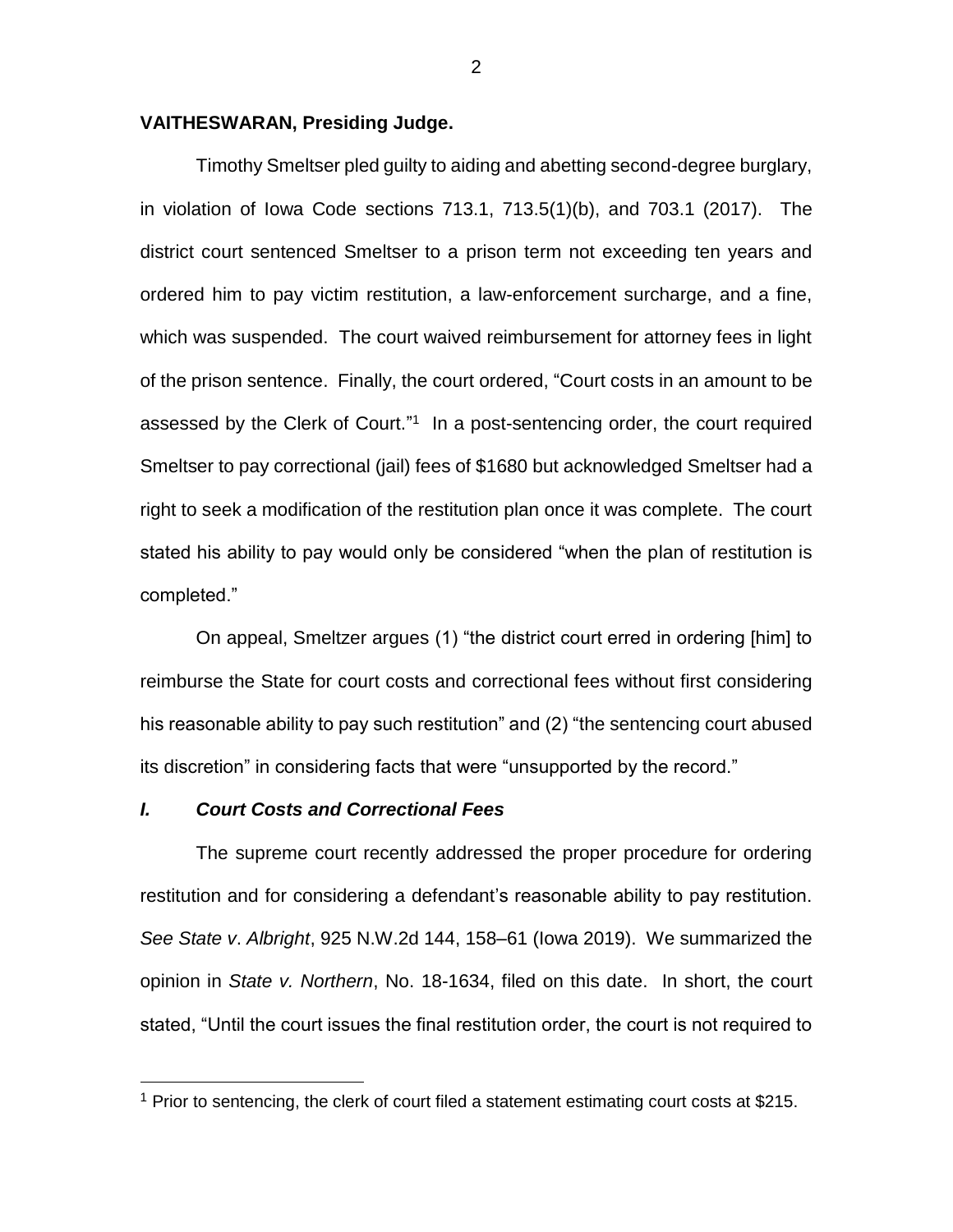consider the offender's reasonable ability to pay." *Albright*, 925 N.W.2d at 160– 61. The court held, "Once the court has all the items of restitution before it, then and only then shall the court make an assessment as to the offender's reasonable ability to pay." *Id.* at 162.

Although Smeltser's case predated *Albright*, the post-sentencing "jail-fee order" correctly recited precedent reaffirmed in *Albright*. 2 At the same time, the court ordered Smeltser to pay the jail fees. Under *Albright*, imposition of the fees must await the filing of a final restitution plan and a determination of Smeltser's ability to pay. *See id*. The same holds true for the court's imposition of court costs. *See id*. Applying *Albright*, we vacate the sentencing court's assessment of correctional fees and court costs against Smeltser pending completion of a final restitution order and a subsequent assessment of his reasonable ability to pay.

### *II***.** *Consideration of Facts Outside the Record*

Smeltser served as caretaker for his disabled wife. He received public funds to compensate him for the service. At sentencing, the prosecutor informed the court that Smeltser's wife also was convicted of second-degree burglary. In light of this information, the district court asked Smeltser, "Can you explain to me, then, why, if your wife is on disability and receives disability payments from the government, that you and she were burglarizing a home?" Smeltser responded that he could not, other than to excuse their conduct based on heavy drug use. In imposing sentence, the court made reference to the involvement of Smeltser's wife as follows:

 $\overline{a}$ 

 $2$  The post-sentencing order was filed before Smeltser appealed.